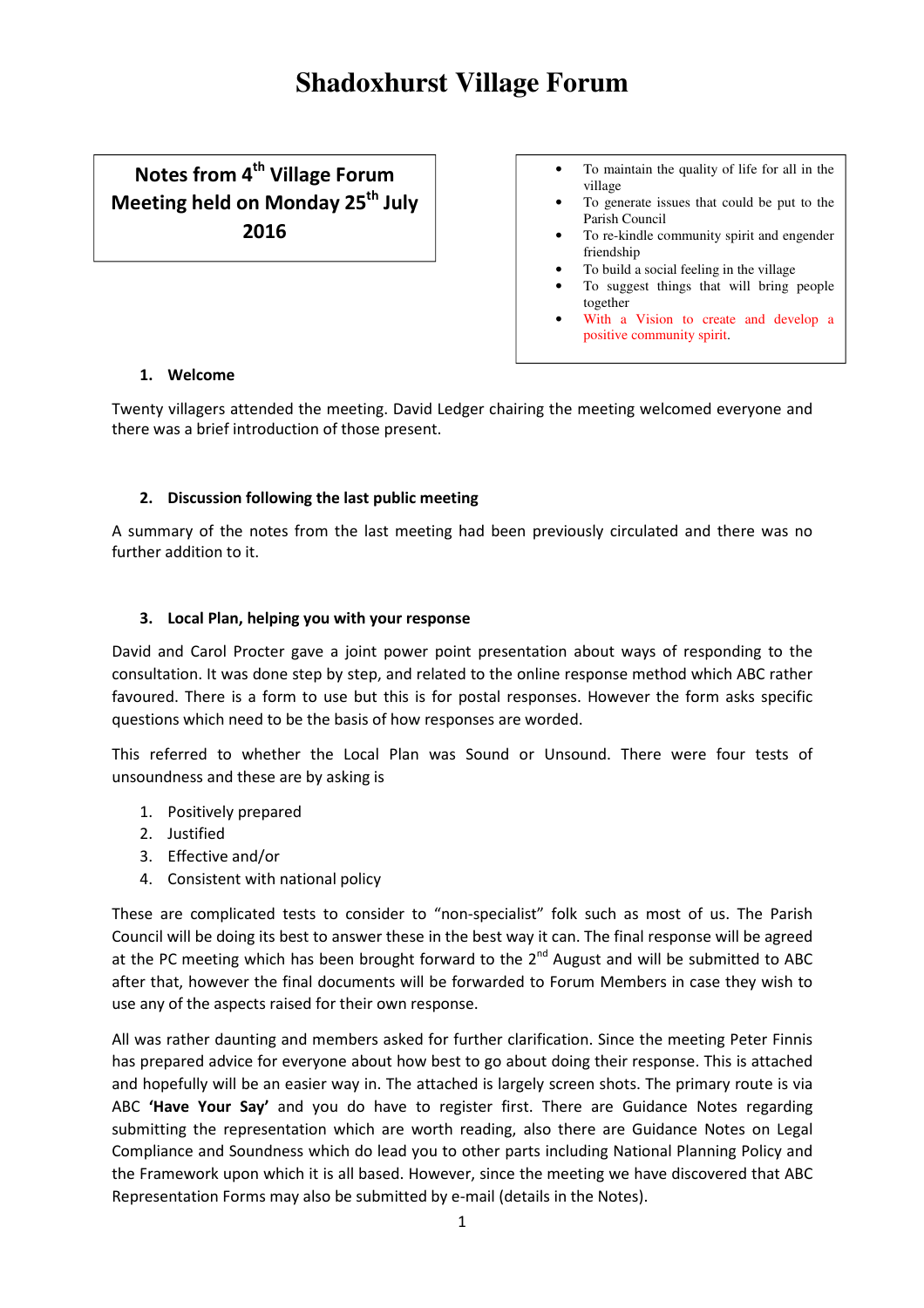Also somewhere that may help, is the Planning Advisory Service at www.pas.gov.uk where there is further information about the 'soundness tests'.

Part of the presentation included the other ABC consultation on 'Community Infrastructure Levy' or CIL for short. This is running parallel and is in itself quite complex. It is a way of ABC raising money from development in the future. There are different scales across the Borough.

## 4. Local Plan Parish Council response to the Pub Field proposal

The latest draft had been circulated and all thoughts and ideas are most welcome. It is still work in progress and the Appendices are still being worked up too. It is becoming a big document and it would be good to receive comments about it; as soon as possible please. There are some subjective bits and we need to turn them into objective comments.

We also need to find further evidence of public use on the field, please help if you can. Any final decision will lie with ABC; we have come from the perspective of no houses so it forces ABC to reconsider the whole idea of the future use of the field. They may have to reconsider other sites and there may be a net loss in houses, meaning that other new sites may come into the Local Plan not previously considered to make up any shortfall, so there are consequences, with our stance.

Although we have considered past uses of the field there was a strong feeling in the meeting that we need to look ahead to the future use of the site, work on the aspirations we have and be prepared to embrace it as an asset to the village, which may mean fund raising. An offer was made to work up an artist's impression of the field as a green space to submit with the response to show that the support and aspirations are very real. This offer was gratefully accepted. Let us show that we have a shared vision for the future of the land.

It was underlined that there is still a current planning application not yet determined for the pub field. If you make comments on it in the Local Plan response, then please also comment on the planning application. There is time to make comments, additional comments to others already made. The in-depth study that has gone on in the last few weeks, has thrown up things that could be used. Also there are still comments / objections made by professional organisations that were consulted that are still needed to be complied with before the application can be properly determined. So please do make comments on both. David thanked Peter and Carol for all the work they have both put in with the preparation work on the documents and helping keeping him on the straight and narrow.

## 5. Plea for photos and remembrances relating to the Pub Field

This was covered in the previous item.

#### 6. Other responses to the Local Plan

A draft response had also been previously circulated and was going to pick up anything else apart from the pub field at Site S36. Once again if there are any comments that people want to add please come forward with your thoughts.

## 7. Aims, vision and purpose of the Village Forum

This had been agreed at a previous meeting and everyone was happy that it did not need amending at the moment: